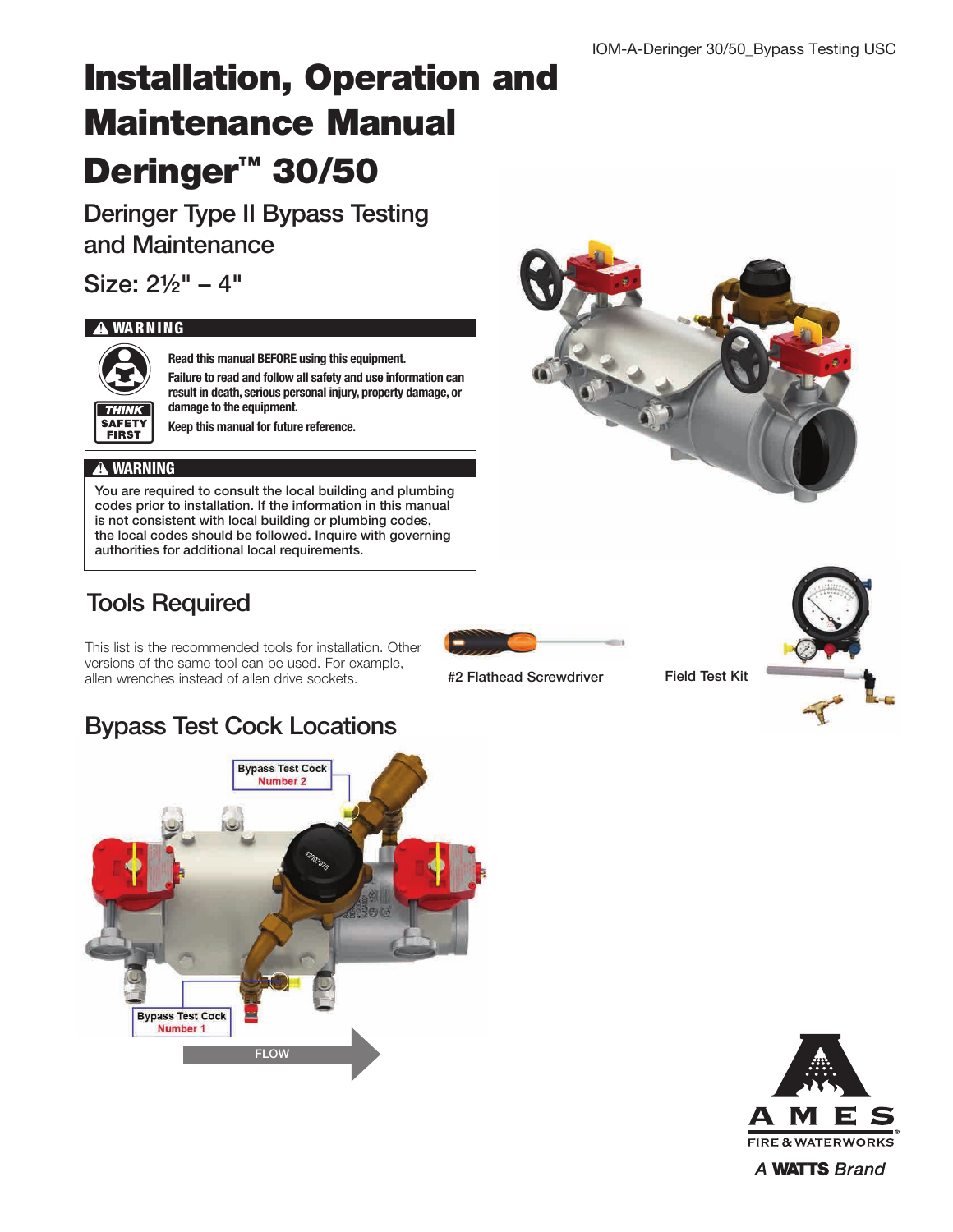#### Opening Bypass Test Cocks and Bleeding Before Testing

- 1. Open both bypass test cocks to bleed any air left in the valve [A], and to release any debris that may have collected inside the test cocks.
- 2. Install the bleed off valve arrangement on bypass test cock number 1 (upstream) [B].
- 3. Install the sight tube onto bypass text cock number 2 (downstream) [C].





## Connecting the Bypass Gauge

- 1. Connect the differential gauge to the bypass assembly by connecting the high pressure hose [D] to the bleed off valve arrangement on bypass test cock number 1 [B].
- 2. Pressurize the gauge by opening the number 1 test cock [E].
- 3. Bleed all air from the gauge by opening the high bleed needle valve [F]. Once the air has been cleared from the gauge close the high bleed needle valve [F].
- 4. Fill sight tube with water by opening bypass test cock number 2 [C]. Close bypass test cock number 2 when sight tube is full.







## Testing the Bypass

- 1. Turn the number 2 ball valve (downstream) [G] to the closed position.
- 2. Turn the number 1 ball valve (upstream) [H] to the closed position.



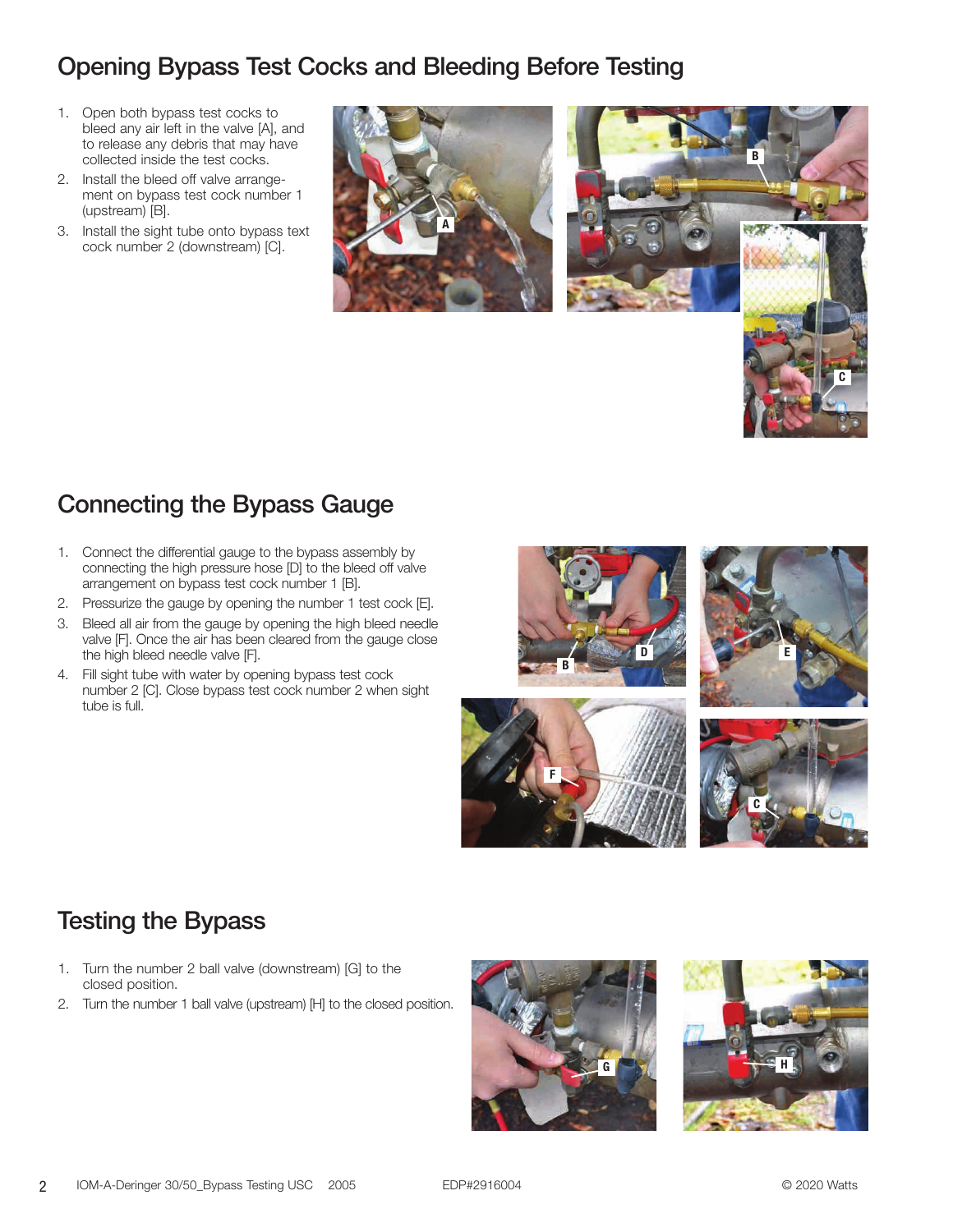## Testing the Bypass (continued)

- 1. Make sure the gauge [ I ] is placed at the appropriate elevation (level with the valve) next to the valve to be certain the readings on the gauge are correct.
- 2. Open the number 2 bypass test cock [C], as water begins to flow out of the test cock the needle in the gauge will begin to drop.
- 3. Once the gauge needle settles [J] and the water flowing from the top of the sight tube is down to a slight drip or stops, record the reading. If the reading is below 1.0 psi the valve will have to be opened to look for damage or debris on the check valve components (see page 8 for bypass and check valve maintenance).
- 4. Record the reading on the backflow test report, disconnect the gauge, and close the bypass test cocks.
- 5. Open the number 1 ball valve and then open the number 2 ball valve to restore water to the backflow device and to the application it is feeding.



## Disassembly and Maintenance of Bypass Check Valve

#### Part 1

- 1. Use an adjustable wrench to rotate check cover (A) counterclockwise to remove.
- 2. Examine cover plate O-ring (B) for damage or fouling.
- 3. Remove spring (C).
- 4. Remove check poppet assembly (D) and examine for damage or fouling.
- 5. Examine seat cage, located inside the check valve body, for damage or fouling to the sealing seat. Do not remove unless the seat cage is being replaced.
- 6. Reverse the order of above instructions to reassemble bypass check valve.







5. Reverse the order of the above instructions to reassemble

6. Reverse the order of the instructions on the previous page to



#### Part 2

- 1. To replace a damaged red silicone poppet disk, use a #2 phillips head screwdriver to remove the disk retaining screw (A).
- 2. Remove disk retaining washer (B).
- 3. Use a flathead screwdriver to remove the gasket from poppet cavity (C).









4. Install new red silicone poppet disk (D).

reassemble bypass check assembly.

check poppet assembly.